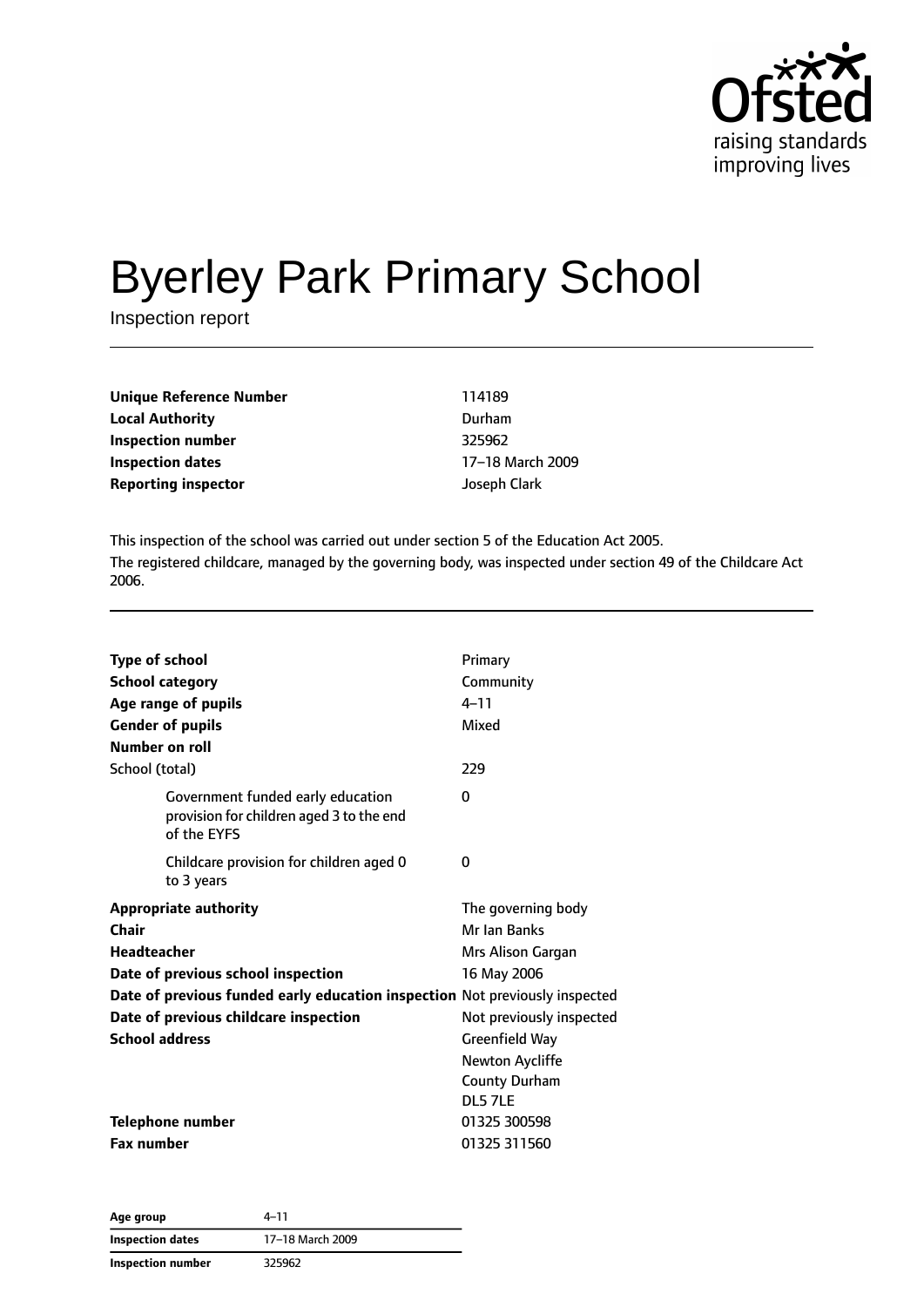.

<sup>©</sup> Crown copyright 2009

Website: www.ofsted.gov.uk

This document may be reproduced in whole or in part for non-commercial educational purposes, provided that the information quoted is reproduced without adaptation and the source and date of publication are stated.

Further copies of this report are obtainable from the school. Under the Education Act 2005, the school must provide a copy of this report free of charge to certain categories of people. A charge not exceeding the full cost of reproduction may be made for any other copies supplied.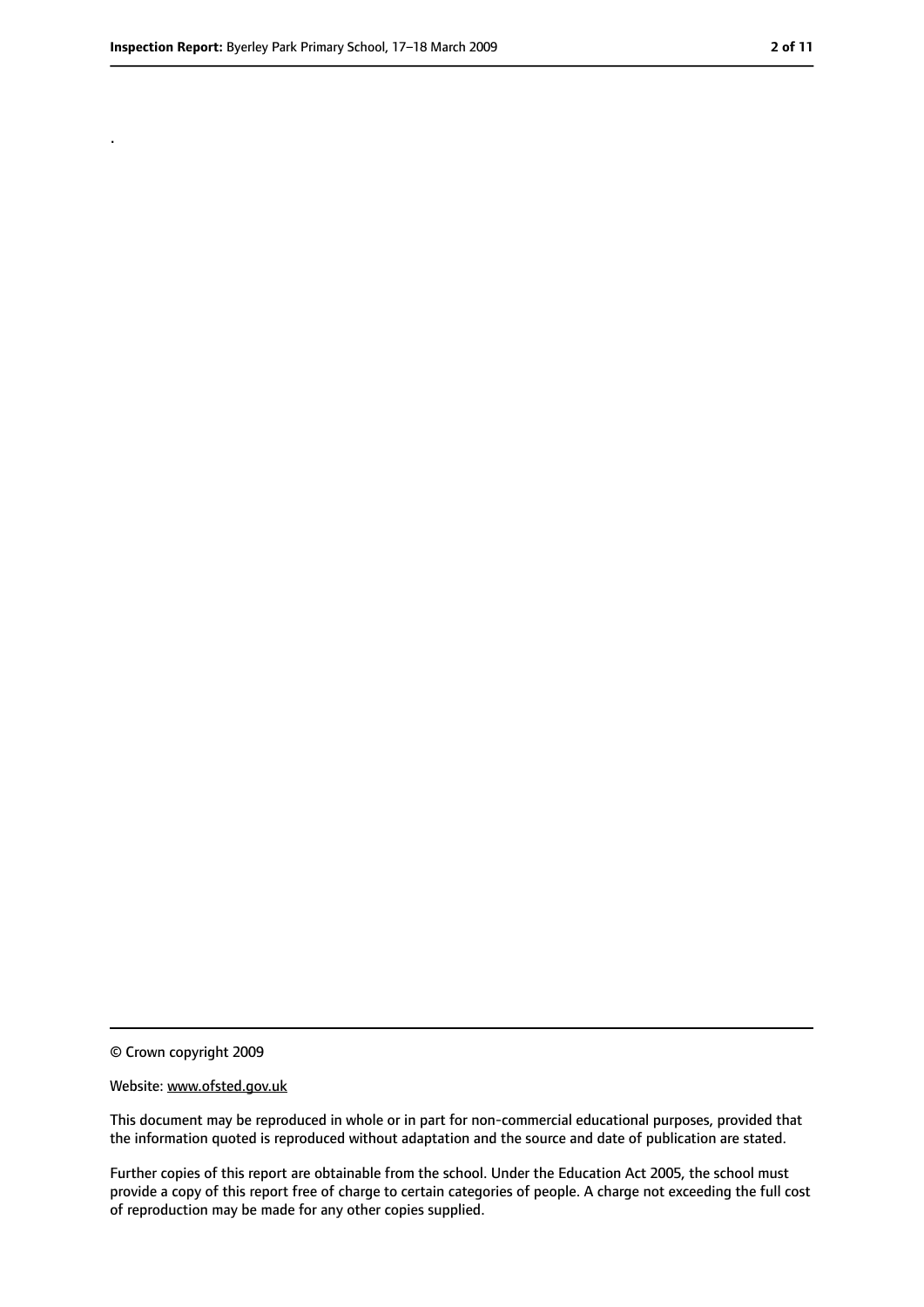### **Introduction**

The inspection was carried out by two Additional Inspectors.

#### **Description of the school**

This is an average size school. The vast majority of pupils are from White British backgrounds and all speak English as their first language. Pupils come from areas of above average social and economic circumstances. The proportion of pupils entitled to free school meals is well below average, as is that of pupils with learning difficulties and/or disabilities. The school provides for children at the Early Years Foundation Stage in a Reception class.

#### **Key for inspection grades**

| Outstanding  |
|--------------|
| Good         |
| Satisfactory |
| Inadequate   |
|              |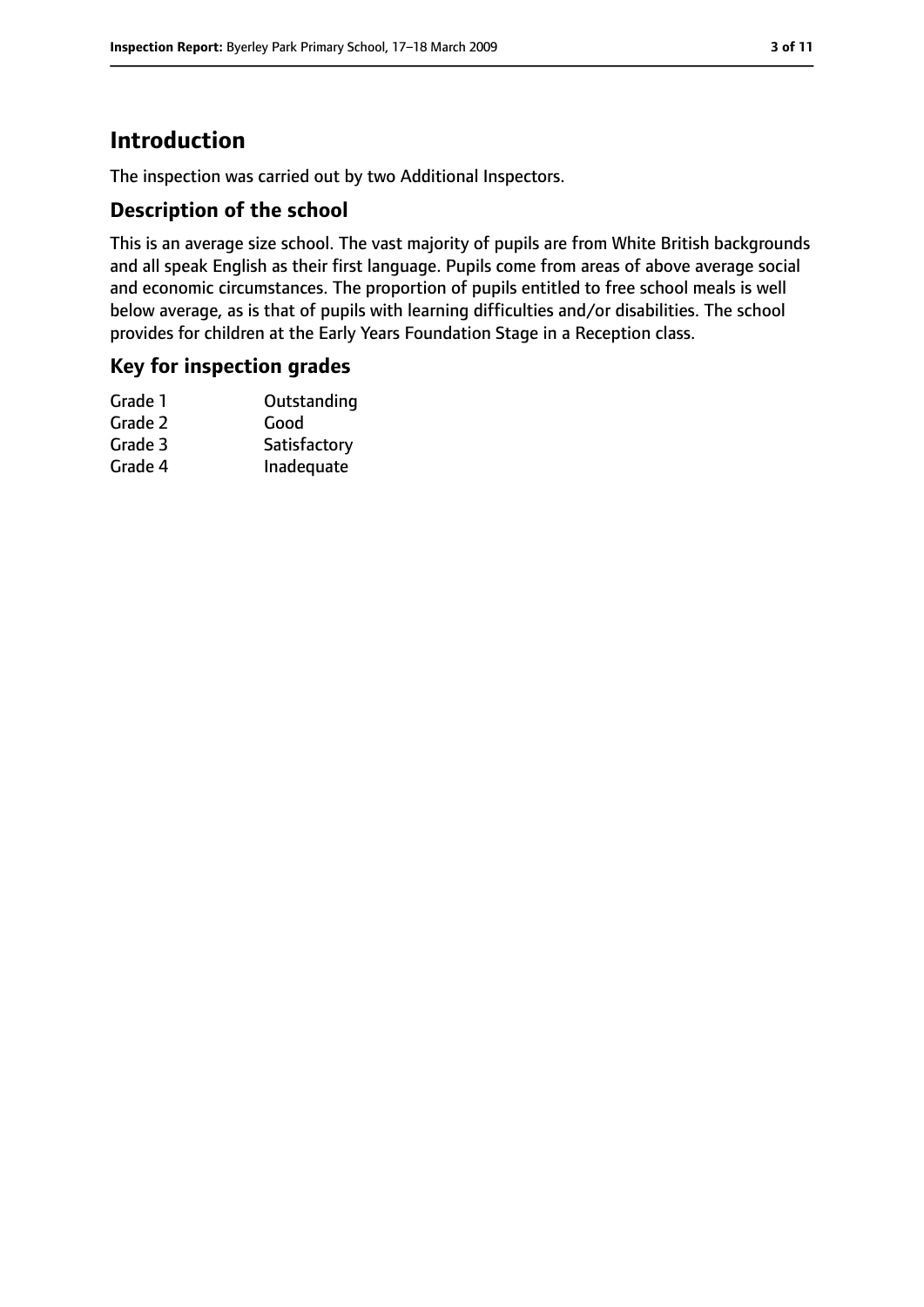### **Overall effectiveness of the school**

#### **Grade: 3**

This is a satisfactory school although there are some good elements and in the pupils' personal development, some outstanding features. The school's effectiveness in the past 18 months or so has been adversely affected by staffing turbulence and absence, some at senior level. Happily, staffing is now much more stable and there are signs of improvement in key areas such as teaching and learning and in pupils' progress. However, the rate of progress needs to quicken if the school is to become more effective quickly.

The school looks after its pupils well. 'The school is very attentive to the children's needs' and, 'My child is very happy and feelssafe in school' were typical of many parental comments. Pupils' behaviour in class and around the school is excellent. Pupils mix easily and confidently together and say they really enjoy coming to school and this is reflected in their outstanding attendance. They have excellent attitudes to learning and love taking on responsibility to help in the smooth running of the school. Pupils say they feel safe in school where relationships between each other and with adults are excellent. They know about the importance of healthy lifestyles and adopting safe practices.

Pupils currently in Years 1 to 6 started in Year 1 with above average standards. They make satisfactory progress as they move through the school and by the end of Year 6 standards are above average overall but are weaker in writing. Pupils with learning difficulties and/or disabilities make the same satisfactory progress as other pupils. Given the above average starting points to Year 1, pupils' achievement in Key Stages 1 and 2 is satisfactory except for more able pupils who are not challenged enough. This group of pupils underachieve because teaching and learning, although satisfactory overall, and with some strengths, does not focus enough on their particular needs. Similarly, the curriculum, while satisfactory, is not adapted well enough to extend the more able pupils.

Leadership and management are satisfactory. After some recent disruption, the school's leadership team is now settled and is beginning to establish more effective systems for monitoring and evaluating the work of the school. Better tracking systems are being used to monitor pupils' progress more accurately. The effectiveness of subject leadership is, however, variable in quality and does not contribute as well as it could to school improvement. Governance is satisfactory. The vast majority of parents have confidence in the school and appreciate the approachability of staff. As one parent put it, 'The staff are helpful and friendly, and encourage a family feel to the school'.

### **Effectiveness of the Early Years Foundation Stage**

#### **Grade: 3**

Provision for children's learning and development is satisfactory. Children currently enter the Reception class with skills broadly typical for their age, unlike in previous years when their skills were very highly developed. A range of enjoyable activities, both indoor and increasingly outdoor, support their development. At times, however, the lack of a clear learning focus in an activity inhibits children's progress. A clearly planned approach to the teaching of reading ensures children make good progress in this area. Opportunities for writing independently are limited. The teaching assistant works effectively with small groups, although her skills are sometimes underused in whole-class sessions. Children's personal development is satisfactory. They are extensively supported by the adults in the classroom; this enables them to succeed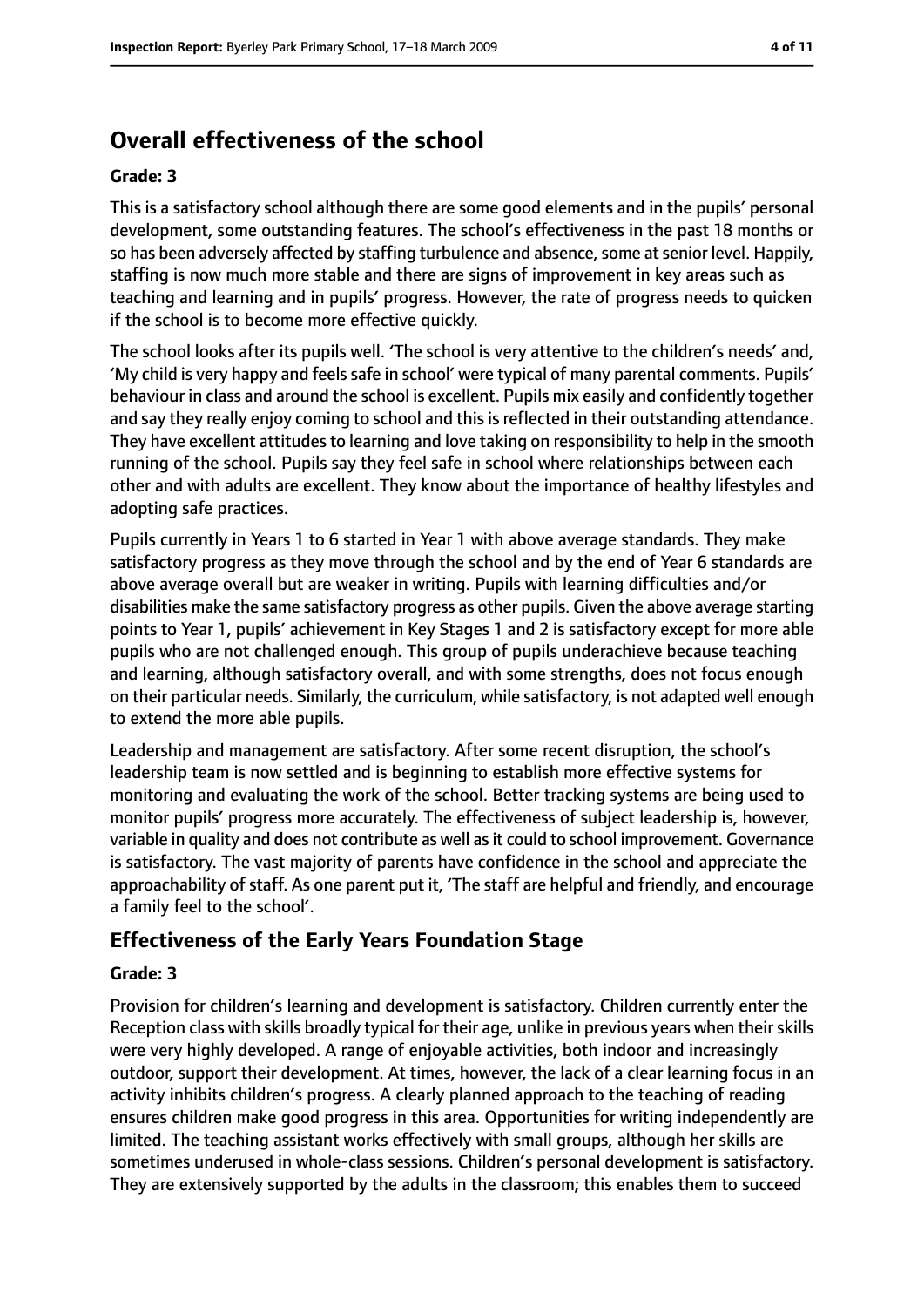in given tasks, but reduces their ability to become independent learners. The recently developed outdoor learning area is too restricted for children to freely access bikes and scooters to support their physical development. By the time children move into Year 1, standards have dipped from the above average levels seen in the past. They are now average. Leadership is satisfactory. All staff work very hard to provide a safe and welcoming environment for the children, and the activities are well organised and managed. There is not a consistently planned programme of assessment based on children's independent activities which clearly inform planning and ensure an appropriate challenge, especially for the more able children. There is sometimes a lack of consistency in provision because there are not enough organised opportunities for all Early Years Foundation Stage staff to work together on planning.

#### **What the school should do to improve further**

- Improve assessment and planning in the Reception class so that all children become better independent learners.
- Improve the challenge in lessons and strengthen the curriculum to raise the achievement of more able pupils.
- Raise standards in writing across the school.
- Develop the role of the subject leaders so that they make a more significant contribution to school improvement.

A small proportion of the schools whose overall effectiveness is judged as satisfactory but which have areas of underperformance will receive a monitoring visit by an Ofsted inspector before their next section 5 inspection.

### **Achievement and standards**

#### **Grade: 3**

Standards are above average and pupils' achievement is satisfactory. Pupils in Years 1 to 6 started in Year 1 with standards that were above average or better. They make satisfactory progress asthey move through the school and by the end of Year 6 standards are above average. In the 2008 teacher assessments at the end of Year 2, standards were well above average overall, as they had been in previous years. Given their starting points, pupils' achievement overall was satisfactory but higher attaining pupils failed to attain the higher L3+ grades in writing they were capable of. Provisional test results at the end of Year 6 in 2008 indicate that standards were above national expectations and achievement for most pupils, including pupils with learning difficulties and/or disabilities, was satisfactory. The more able pupils did not attain the higher Level 5 grades of which they were capable and underachieved. Standards in writing fell markedly from previous years. The school failed to meet its statutory targets. Pupils are currently making satisfactory but accelerating progress. Year 6 pupils are on track to achieve the challenging targets set for them in national tests due to take place in summer 2009.

### **Personal development and well-being**

#### **Grade: 2**

Pupils' personal development is good. Their spiritual, moral and social development is outstanding. Cultural development is good. Extended tripsto France and themed African weeks extend pupils' awareness of other cultures. Knowledge and understanding of the cultural diversity of modern Britain is satisfactory. Relationships throughout the school are strong and support learning well. Residential visits in Years 4 and 6 help develop tolerance and understanding of others. Behaviour is excellent and exclusions practically unheard of. Pupils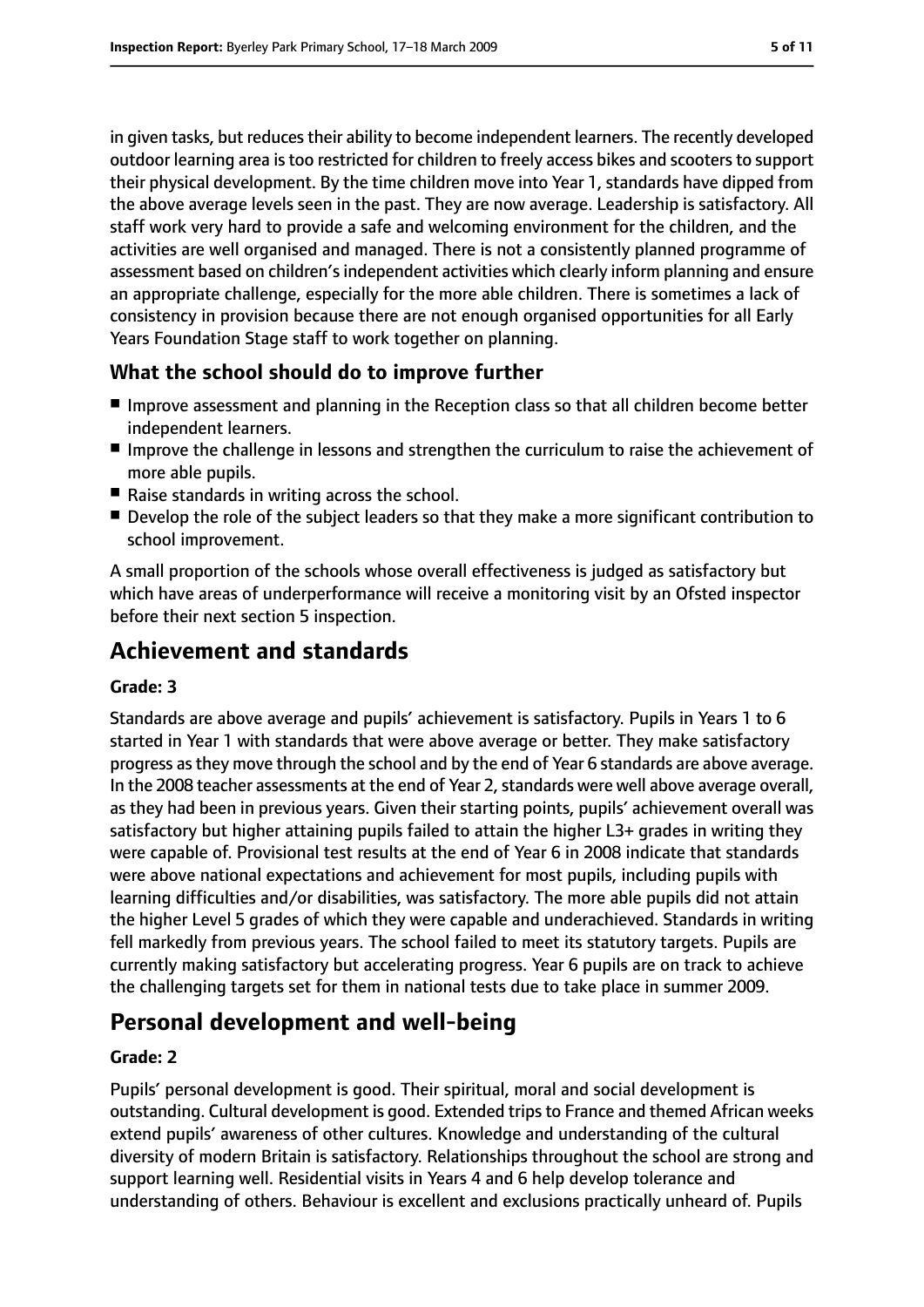mix easily and confidently together. The say there is no bullying but they know who to turn to if they have any concerns. Initiatives such as the 'Byerley Buddies' provide reassurance for others. Pupils have good opportunities to take on responsibility and exercise leadership skills, for example as house captains, school councillors or librarians. Attitudes to learning are excellent. Pupils say they thoroughly enjoy coming to school but would like more activities arranged for them after school, including access to computers. They enjoy most of their lessons, especially practical lessons, for example, in Year 6 science. Attendance is outstanding. Links with the local community, for example through displays of pupils' work in the area, are good. The school has a Healthy School award and Activemark award and pupils talk knowledgably about the need for healthy eating and taking regular exercise. They know how to keep safe. They leave school with above average basic skills and this, along with their excellent social skills, provides a good preparation for the next stage of learning.

### **Quality of provision**

### **Teaching and learning**

#### **Grade: 3**

Teaching and learning are satisfactory overall but improving. There is some good teaching, mostly in Key Stage 2, but not enough of it is aimed at ensuring that higher attaining pupils achieve their full potential. Where teaching is good, lessons are well planned, taking good account of pupils' prior attainment and providing good levels of challenge for the different groups of ability in the class. Teaching assistants are generally well deployed and work effectively with small groups or individuals, including pupils with learning difficulties and/or disabilities. In Key Stage 1, not enough use is made of the teaching assistants' expertise in lessons during whole- class sessions. Marking sometimes sets useful targets which help pupils make the next steps in learning but this is not consistent in all classes. Where lessons are satisfactory rather than good, there is insufficient focus on planning how pupils will achieve and make progress. Across the school, good use is made of information and communication technology (ICT) to support learning.

### **Curriculum and other activities**

#### **Grade: 3**

The curriculum is satisfactory. Although it meets the needs of most groups of learners, it does not meet the aspirations and capabilities of more able pupils. The curriculum is adapted well to meet the needs of pupils with learning difficulties and/or disabilities. Some activities, such as themed weeks and residential visits to outdoor field study centres and to France, enrich and enliven the curriculum but are not yet clearly linked to support identified areas for school development. The range of after-school activities to extend pupils' learning and development is limited. The curriculum effectively supports pupils' personal development, particularly through religious education and personal, social, and health education lessons.

### **Care, guidance and support**

#### **Grade: 2**

Pupils receive good pastoral support. Relationships throughout the school are very supportive and encouraging. Pupils are happy in school and feel they are well cared for and supported. Strong links with external agencies such as the school nurse and the local authority's learning support services provide good support. Effective strategies are in place to promote pupils'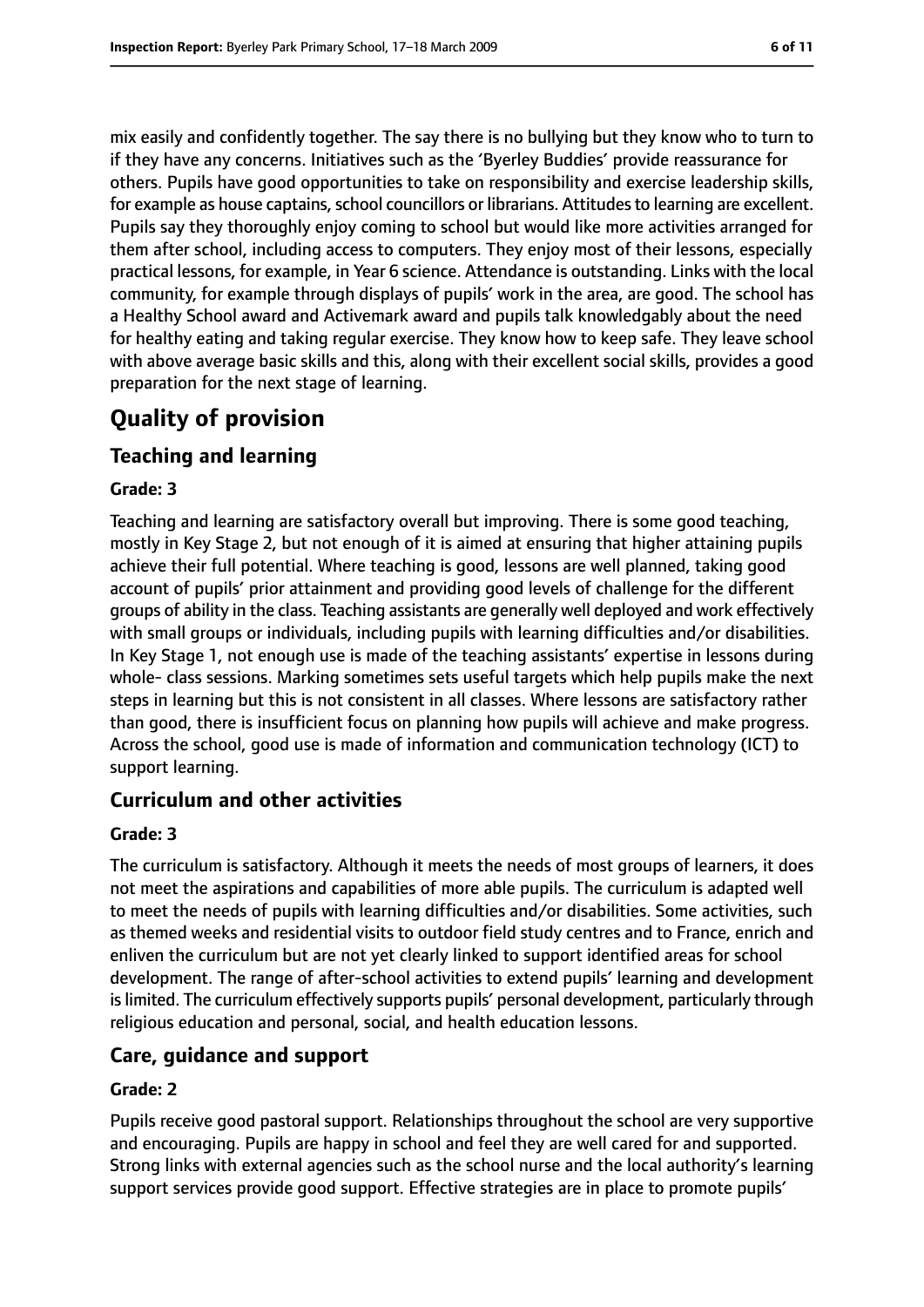health and safety and safeguarding systems meet current requirements. Pupils with learning difficulties and/or disabilities and other vulnerable groups receive good personal support. Good links exist with local high schools, for example the Tea-Time club, which help ease the transition to secondary school. Pupils receive satisfactory guidance on how to improve their work. Target setting is used effectively in some classes and subjects, but its use is inconsistent. It does not always help pupils to know their next steps in learning or challenge the more able pupils.

### **Leadership and management**

#### **Grade: 3**

Leadership, management and governance are satisfactory. The recent disruption in staffing has led to a period of stagnation which has prevented the school making enough improvement since the previous inspection. However, this is now largely resolved and the school is settling down. The headteacher is effectively bringing about the changes needed to ensure the school's effectiveness improves, but the pace of change needs to accelerate. New tracking systems, including regular pupil progress reviews, are helping track pupils' progress more accurately and hold teachers to account for pupil progress. Assessment at the end of Year 2 is now more secure. Subject leadership, some of which is new, is developing good monitoring systems to inform judgements on how well pupils are progressing. However, as yet these have not all had sufficient impact on raising pupils' achievement since the last inspection. Self-evaluation systems are in place but the outcomes tend to be over-generous in evaluating how well the school is performing. Parents are overwhelmingly supportive of the school and its leadership and management. The school's contribution to community cohesion is satisfactory giving due regard to broadening the pupils' understanding of the local and global community and providing a harmonious environment within school. After a period when the school stood still, it is now improving and given the current circumstances, it has a satisfactory capacity to improve in future.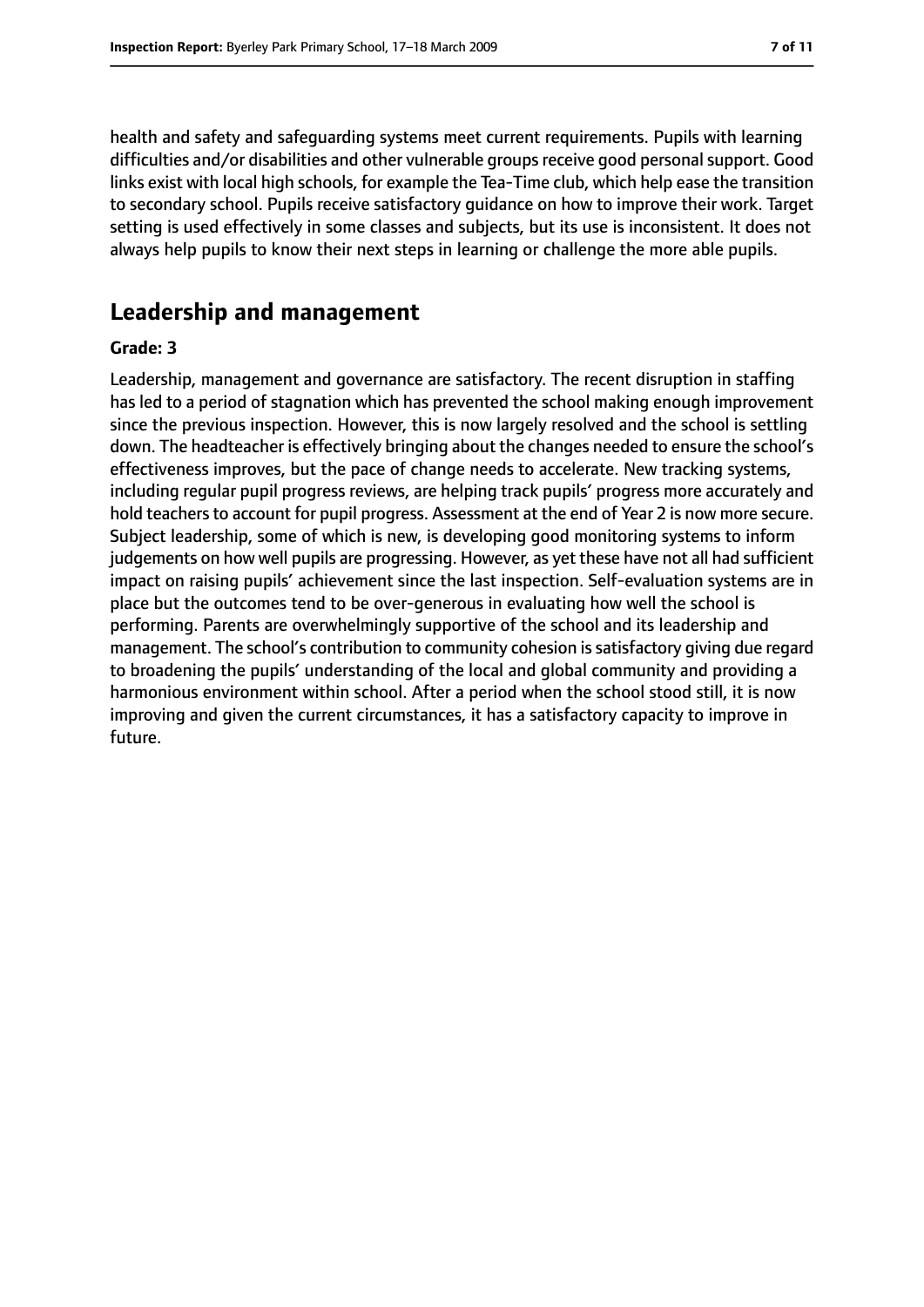**Any complaints about the inspection or the report should be made following the procedures set out in the guidance 'Complaints about school inspection', which is available from Ofsted's website: www.ofsted.gov.uk.**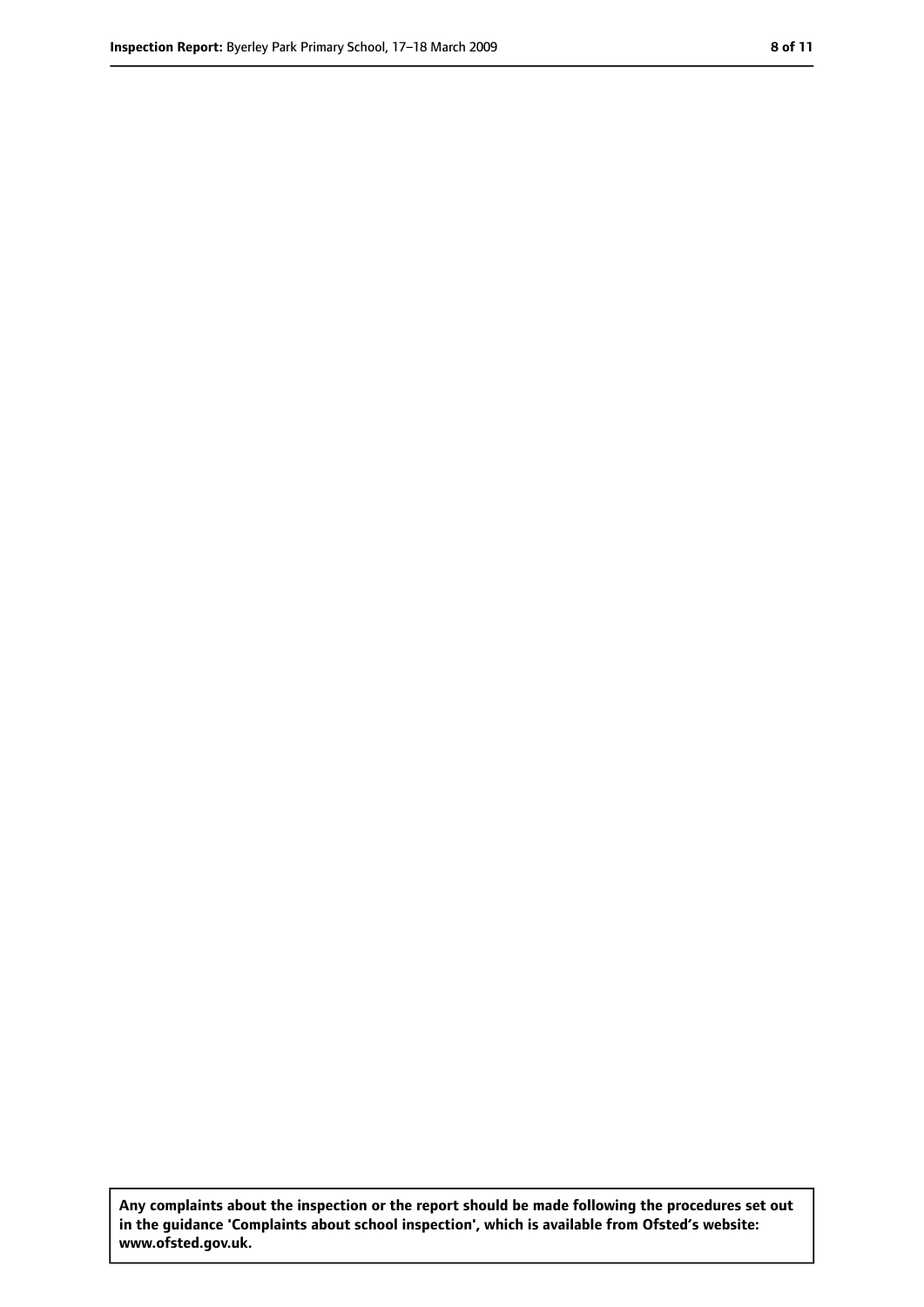## **Inspection judgements**

| Key to judgements: grade 1 is outstanding, grade 2 good, grade 3 satisfactory, and | School  |
|------------------------------------------------------------------------------------|---------|
| arade 4 inadequate                                                                 | Overall |

#### **Overall effectiveness**

| How effective, efficient and inclusive is the provision of<br>education, integrated care and any extended services in meeting the<br>needs of learners? |    |
|---------------------------------------------------------------------------------------------------------------------------------------------------------|----|
| Effective steps have been taken to promote improvement since the last<br>inspection                                                                     | No |
| How well does the school work in partnership with others to promote learners'<br>well being?                                                            |    |
| The capacity to make any necessary improvements                                                                                                         |    |

### **Effectiveness of the Early Years Foundation Stage**

| How effective is the provision in meeting the needs of children in the<br><b>EYFS?</b>       |  |
|----------------------------------------------------------------------------------------------|--|
| How well do children in the EYFS achieve?                                                    |  |
| How good are the overall personal development and well-being of the children<br>in the EYFS? |  |
| How effectively are children in the EYFS helped to learn and develop?                        |  |
| How effectively is the welfare of children in the EYFS promoted?                             |  |
| How effectively is provision in the EYFS led and managed?                                    |  |

### **Achievement and standards**

| How well do learners achieve?                                                                               |  |
|-------------------------------------------------------------------------------------------------------------|--|
| The standards <sup>1</sup> reached by learners                                                              |  |
| How well learners make progress, taking account of any significant variations<br>between groups of learners |  |
| How well learners with learning difficulties and/or disabilities make progress                              |  |

<sup>&</sup>lt;sup>1</sup>Grade 1 - Exceptionally and consistently high; Grade 2 - Generally above average with none significantly below average; Grade 3 - Broadly average to below average; Grade 4 - Exceptionally low.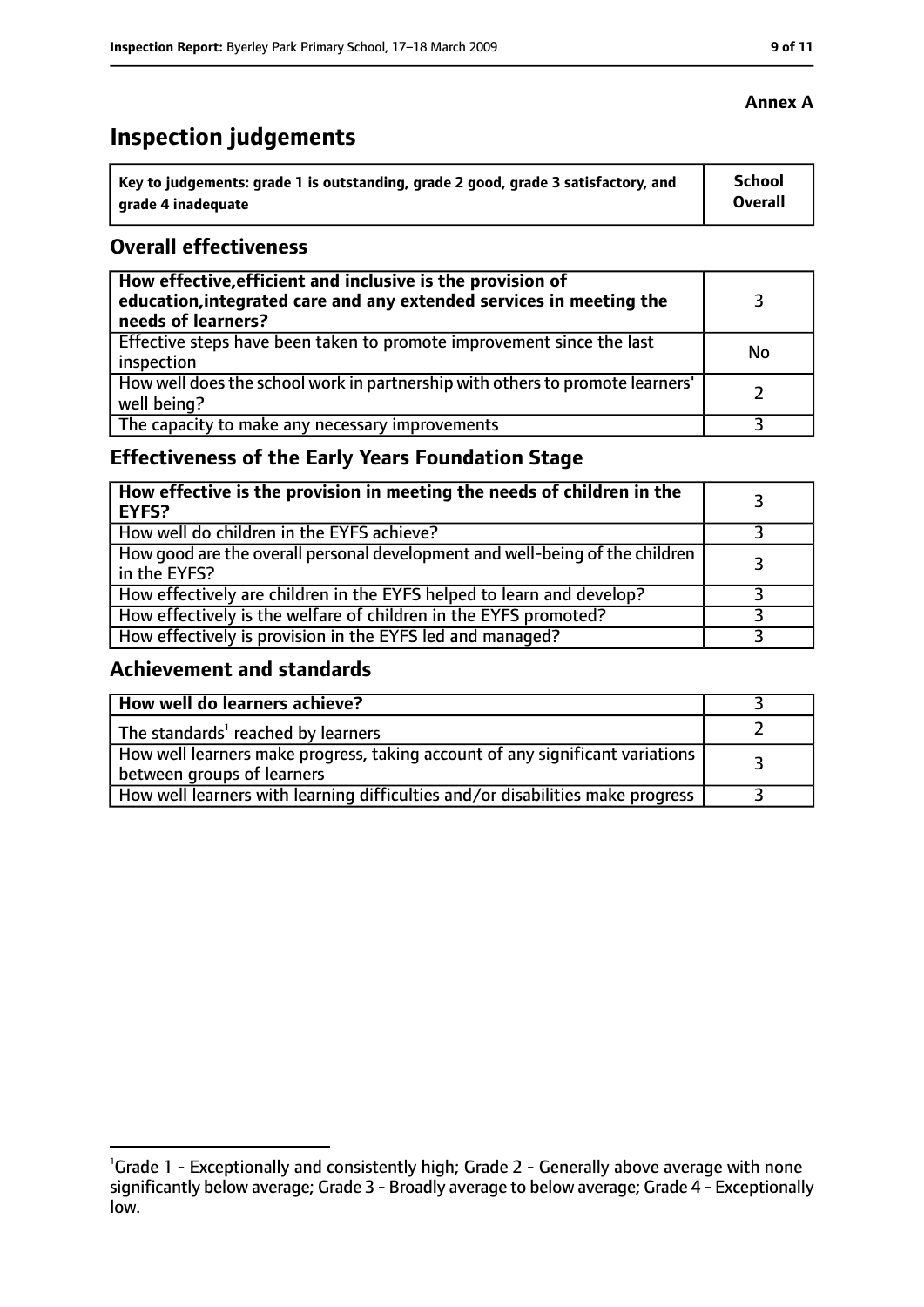### **Personal development and well-being**

| How good are the overall personal development and well-being of the<br>learners?                                 |  |
|------------------------------------------------------------------------------------------------------------------|--|
| The extent of learners' spiritual, moral, social and cultural development                                        |  |
| The extent to which learners adopt healthy lifestyles                                                            |  |
| The extent to which learners adopt safe practices                                                                |  |
| The extent to which learners enjoy their education                                                               |  |
| The attendance of learners                                                                                       |  |
| The behaviour of learners                                                                                        |  |
| The extent to which learners make a positive contribution to the community                                       |  |
| How well learners develop workplace and other skills that will contribute to<br>their future economic well-being |  |

## **The quality of provision**

| $\vert$ How effective are teaching and learning in meeting the full range of<br>  learners' needs?      |  |
|---------------------------------------------------------------------------------------------------------|--|
| How well do the curriculum and other activities meet the range of needs and<br>  interests of learners? |  |
| How well are learners cared for, quided and supported?                                                  |  |

### **Leadership and management**

| How effective are leadership and management in raising achievement<br>and supporting all learners?                                              |     |
|-------------------------------------------------------------------------------------------------------------------------------------------------|-----|
| How effectively leaders and managers at all levels set clear direction leading<br>to improvement and promote high quality of care and education |     |
| How effectively leaders and managers use challenging targets to raise standards                                                                 |     |
| The effectiveness of the school's self-evaluation                                                                                               | 3   |
| How well equality of opportunity is promoted and discrimination eliminated                                                                      | 3   |
| How well does the school contribute to community cohesion?                                                                                      | 3   |
| How effectively and efficiently resources, including staff, are deployed to<br>achieve value for money                                          | 3   |
| The extent to which governors and other supervisory boards discharge their<br>responsibilities                                                  |     |
| Do procedures for safequarding learners meet current government<br>requirements?                                                                | Yes |
| Does this school require special measures?                                                                                                      | No  |
| Does this school require a notice to improve?                                                                                                   | No  |